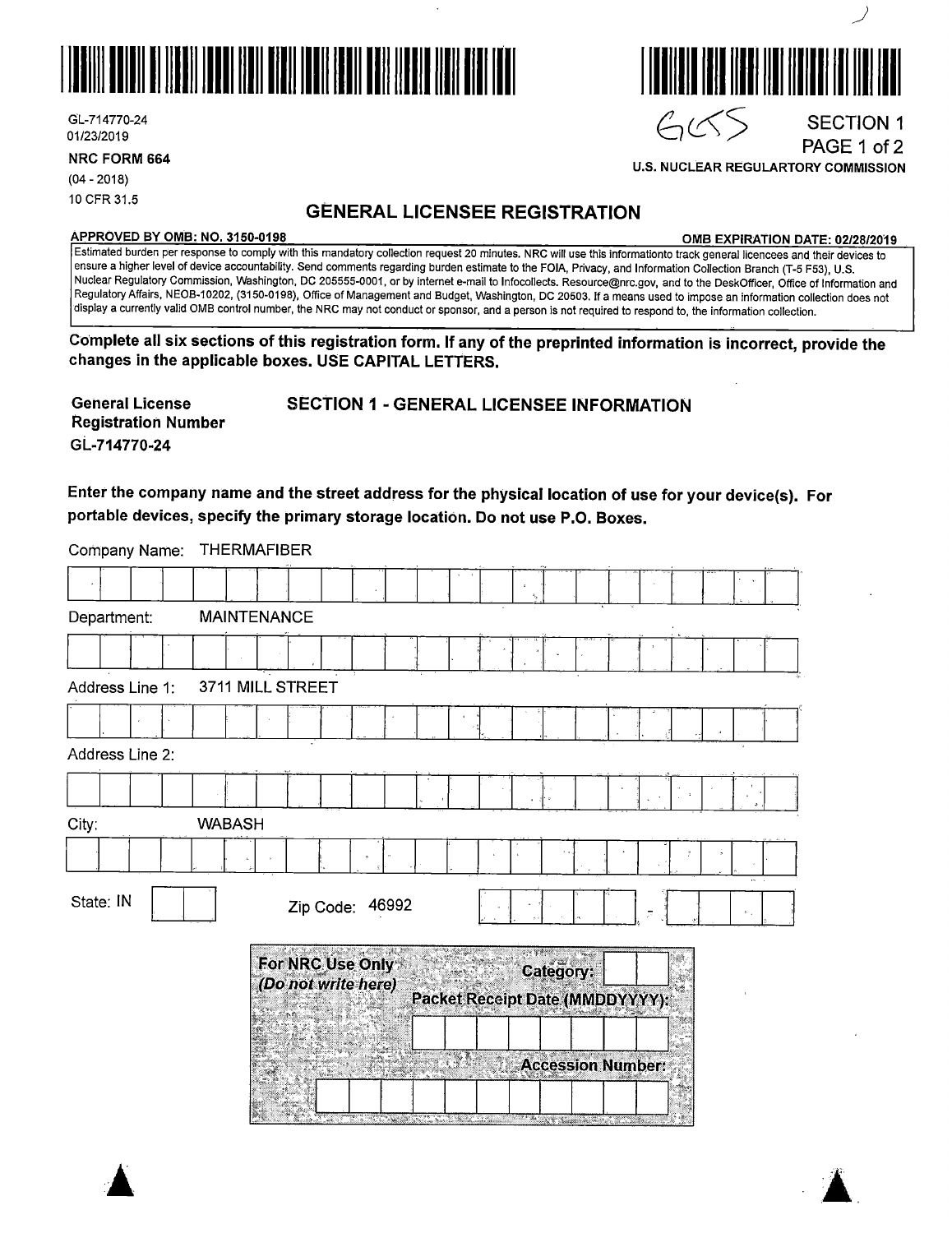





**SECTION 1** PAGE 2 of 2

### **SECTION 1 - GENERAL LICENSEE INFORMATION (Continued)**

 $\mathcal{F}(\mathcal{F})$ 

 $\Omega_{\rm DM}$  is the  $\Omega_{\rm DM}$ 

 $\mathcal{I}_{\mathcal{G}_\mathcal{G}}$ 

Enter the name, telephone number and title of the person who is the responsible individual for the device(s).

 $\mathcal{F}_{\mathbf{r}} \leftarrow \mathcal{F}^{\mathcal{A}_{\mathbf{r}}}\otimes \mathcal{G}^{\mathcal{A}_{\mathbf{r}}}_{\mathbf{r}}$ 

 $\mathcal{L}$ 

| Last Name: HAMM                                                                         |                                                                                                                                                                                                                                                                                                                                                                                                                                                                                                                                                                  |
|-----------------------------------------------------------------------------------------|------------------------------------------------------------------------------------------------------------------------------------------------------------------------------------------------------------------------------------------------------------------------------------------------------------------------------------------------------------------------------------------------------------------------------------------------------------------------------------------------------------------------------------------------------------------|
|                                                                                         |                                                                                                                                                                                                                                                                                                                                                                                                                                                                                                                                                                  |
| <b>ERIC</b><br>First Name:                                                              | Middle Initial: T                                                                                                                                                                                                                                                                                                                                                                                                                                                                                                                                                |
|                                                                                         |                                                                                                                                                                                                                                                                                                                                                                                                                                                                                                                                                                  |
| <b>Business Telephone Number:</b><br>(260) 274-1264                                     | Extension:<br>224                                                                                                                                                                                                                                                                                                                                                                                                                                                                                                                                                |
|                                                                                         |                                                                                                                                                                                                                                                                                                                                                                                                                                                                                                                                                                  |
| Title:<br><b>EHS LEADER</b>                                                             |                                                                                                                                                                                                                                                                                                                                                                                                                                                                                                                                                                  |
|                                                                                         |                                                                                                                                                                                                                                                                                                                                                                                                                                                                                                                                                                  |
|                                                                                         |                                                                                                                                                                                                                                                                                                                                                                                                                                                                                                                                                                  |
| Enter the mailing address where correspondence regarding your device(s) should be sent. |                                                                                                                                                                                                                                                                                                                                                                                                                                                                                                                                                                  |
| <b>MAINTENANCE</b><br>Department:                                                       |                                                                                                                                                                                                                                                                                                                                                                                                                                                                                                                                                                  |
|                                                                                         |                                                                                                                                                                                                                                                                                                                                                                                                                                                                                                                                                                  |
|                                                                                         |                                                                                                                                                                                                                                                                                                                                                                                                                                                                                                                                                                  |
| Address Line 1:<br>3711 MILL STREET                                                     |                                                                                                                                                                                                                                                                                                                                                                                                                                                                                                                                                                  |
|                                                                                         |                                                                                                                                                                                                                                                                                                                                                                                                                                                                                                                                                                  |
| Address Line 2:                                                                         |                                                                                                                                                                                                                                                                                                                                                                                                                                                                                                                                                                  |
| $\mathbb{R}^n$                                                                          |                                                                                                                                                                                                                                                                                                                                                                                                                                                                                                                                                                  |
| City:<br><b>WABASH</b>                                                                  |                                                                                                                                                                                                                                                                                                                                                                                                                                                                                                                                                                  |
|                                                                                         |                                                                                                                                                                                                                                                                                                                                                                                                                                                                                                                                                                  |
| ٦<br>State: IN<br>Zip Code: 46992                                                       | ŃГ<br>111 Y.A<br>73.4%<br>$\begin{split} \frac{1}{\left(\begin{array}{c} 1 \leq \alpha \leq 1 \\ \alpha \leq 1 \end{array}\right)} \left( \begin{array}{c} 1 \leq \alpha \leq 1 \\ \alpha \leq 1 \end{array}\right) \left( \begin{array}{c} 1 \leq \alpha \leq 1 \\ \alpha \leq 1 \end{array}\right) \left( \begin{array}{c} 1 \leq \alpha \leq 1 \\ \alpha \leq 1 \end{array}\right) \left( \begin{array}{c} 1 \leq \alpha \leq 1 \\ \alpha \leq 1 \end{array}\right) \left( \begin{array}{c} 1 \leq \alpha \leq 1 \\ \alpha \$<br>$\left  \cdot \right\rangle$ |
|                                                                                         | iga tilba                                                                                                                                                                                                                                                                                                                                                                                                                                                                                                                                                        |
|                                                                                         |                                                                                                                                                                                                                                                                                                                                                                                                                                                                                                                                                                  |
| $\hat{\phi}$                                                                            |                                                                                                                                                                                                                                                                                                                                                                                                                                                                                                                                                                  |
|                                                                                         |                                                                                                                                                                                                                                                                                                                                                                                                                                                                                                                                                                  |
| ¢                                                                                       |                                                                                                                                                                                                                                                                                                                                                                                                                                                                                                                                                                  |
|                                                                                         |                                                                                                                                                                                                                                                                                                                                                                                                                                                                                                                                                                  |

 $\sim 10^{11}$  km  $^{-1}$ 

 $\bar{\alpha}$ 

 $\bar{\lambda}$ 

 $\mathbb{R}^4$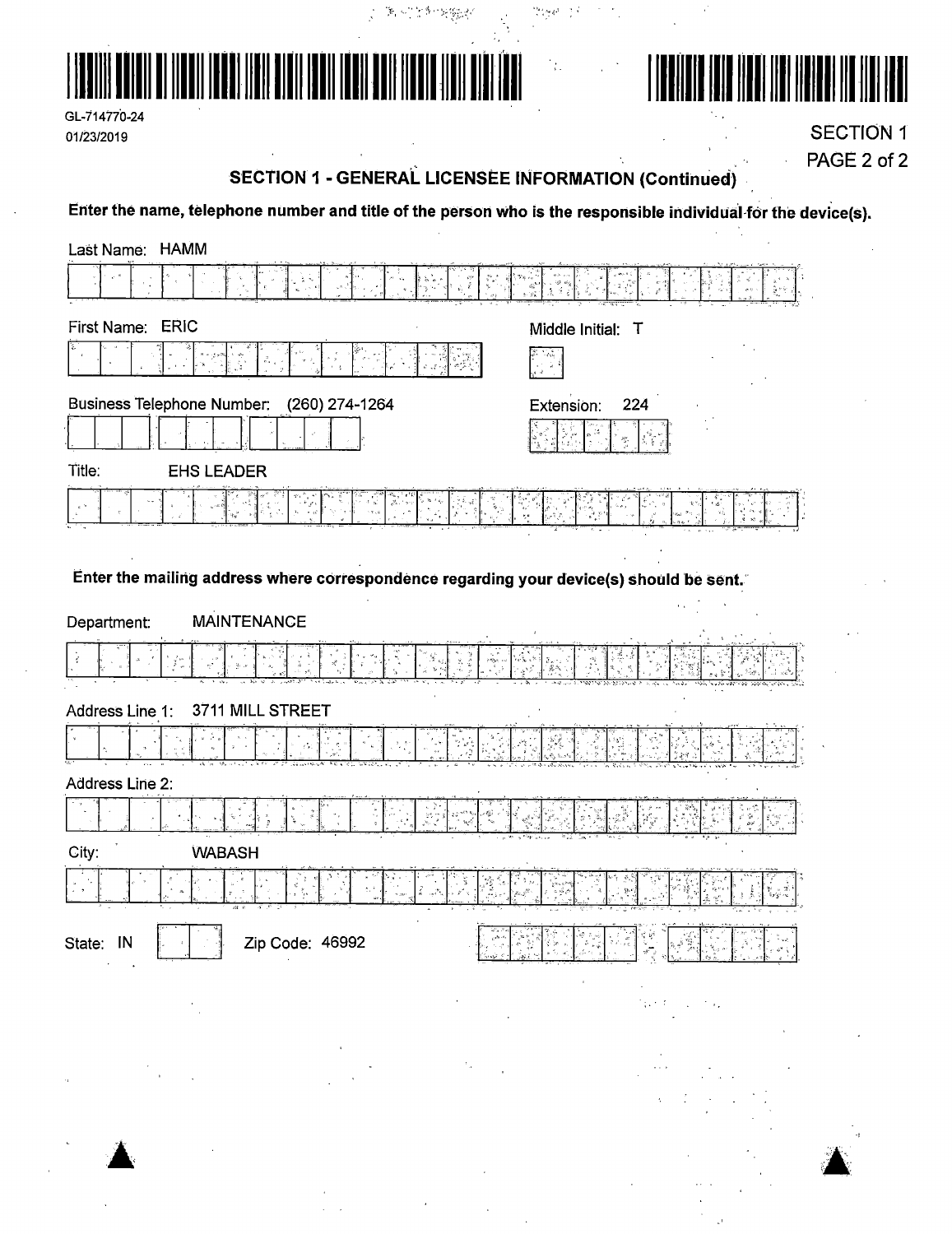|                                                                                               | $\frac{d}{dt}\sqrt{2}\sqrt{2}\frac{d}{dt}\left(\frac{d}{dt}\left(\frac{d}{dt}\right)+\frac{d}{dt}\left(\frac{d}{dt}\right)\right)\sqrt{2}$ | minus egun |                                                           |                  |
|-----------------------------------------------------------------------------------------------|--------------------------------------------------------------------------------------------------------------------------------------------|------------|-----------------------------------------------------------|------------------|
|                                                                                               |                                                                                                                                            |            |                                                           |                  |
| GL-714770-24<br>$\sim$ $\sim$<br>01/23/2019                                                   | SECTION 2 - DEVICES SUBJECT TO REGISTRATION                                                                                                |            |                                                           | <b>SECTION 2</b> |
| Our records indicate that you have these devices. Please updtae the information as necessary. |                                                                                                                                            |            |                                                           | PAGE 1 of 5      |
| <b>NRC Device Key</b><br>696317                                                               | (Internal Control Number)                                                                                                                  |            |                                                           |                  |
| Distributor/Dustributed By:                                                                   | Berthold Technologies U.S.A., LLC                                                                                                          |            |                                                           |                  |
|                                                                                               |                                                                                                                                            |            |                                                           |                  |
| R-01082-E12<br><b>Distributor License Number:</b>                                             |                                                                                                                                            |            |                                                           |                  |
| ंहै :<br>K<br>$\mathbf{\mathbf{1}}$<br>ୁ<br>Ø<br>B<br>Ø                                       | 3<br>၊ခ                                                                                                                                    |            |                                                           |                  |
| Manufacturer name:                                                                            | BERTHOLD TECHNOLOGIES USA, LLC                                                                                                             |            |                                                           |                  |
| $\bar{\nu}$                                                                                   |                                                                                                                                            |            |                                                           |                  |
| Device Model (Not Source Model): LB 7487                                                      |                                                                                                                                            |            |                                                           |                  |
|                                                                                               |                                                                                                                                            |            |                                                           |                  |
| 4682<br>Device Serial Number:                                                                 |                                                                                                                                            |            |                                                           |                  |
| √a<br>a                                                                                       |                                                                                                                                            |            |                                                           |                  |
|                                                                                               |                                                                                                                                            |            |                                                           |                  |
| 07/23/2003<br>Transfer Date:                                                                  |                                                                                                                                            |            |                                                           |                  |
|                                                                                               |                                                                                                                                            | L          | Not in possession of device (Also<br>complete Section 4.) |                  |
| MM<br><b>YYYY</b><br><b>DD</b>                                                                |                                                                                                                                            |            | .<br>$\sim$<br>t vir                                      |                  |
| Isotope (e.g. AM241)                                                                          | Activity (e.g. 1005)                                                                                                                       |            |                                                           | Unit (e.g. mCi)  |
| 1<br>AM241                                                                                    | 100                                                                                                                                        |            |                                                           | mCi              |
|                                                                                               |                                                                                                                                            |            |                                                           |                  |
| $\overline{2}$                                                                                |                                                                                                                                            |            | $\sim$<br>$\epsilon \neq \epsilon$<br>R.                  |                  |
|                                                                                               |                                                                                                                                            |            | $\sim$ $\pm$                                              |                  |
| 3                                                                                             |                                                                                                                                            |            |                                                           |                  |
|                                                                                               |                                                                                                                                            |            |                                                           |                  |
| 4                                                                                             |                                                                                                                                            |            |                                                           |                  |
|                                                                                               |                                                                                                                                            |            |                                                           |                  |
| 5                                                                                             |                                                                                                                                            |            |                                                           |                  |
|                                                                                               |                                                                                                                                            |            |                                                           |                  |
| $\mathbf 6$                                                                                   |                                                                                                                                            |            |                                                           |                  |
|                                                                                               |                                                                                                                                            |            |                                                           |                  |
|                                                                                               |                                                                                                                                            |            |                                                           |                  |
|                                                                                               |                                                                                                                                            |            |                                                           |                  |
|                                                                                               |                                                                                                                                            |            |                                                           |                  |
|                                                                                               |                                                                                                                                            |            |                                                           |                  |
|                                                                                               |                                                                                                                                            |            |                                                           |                  |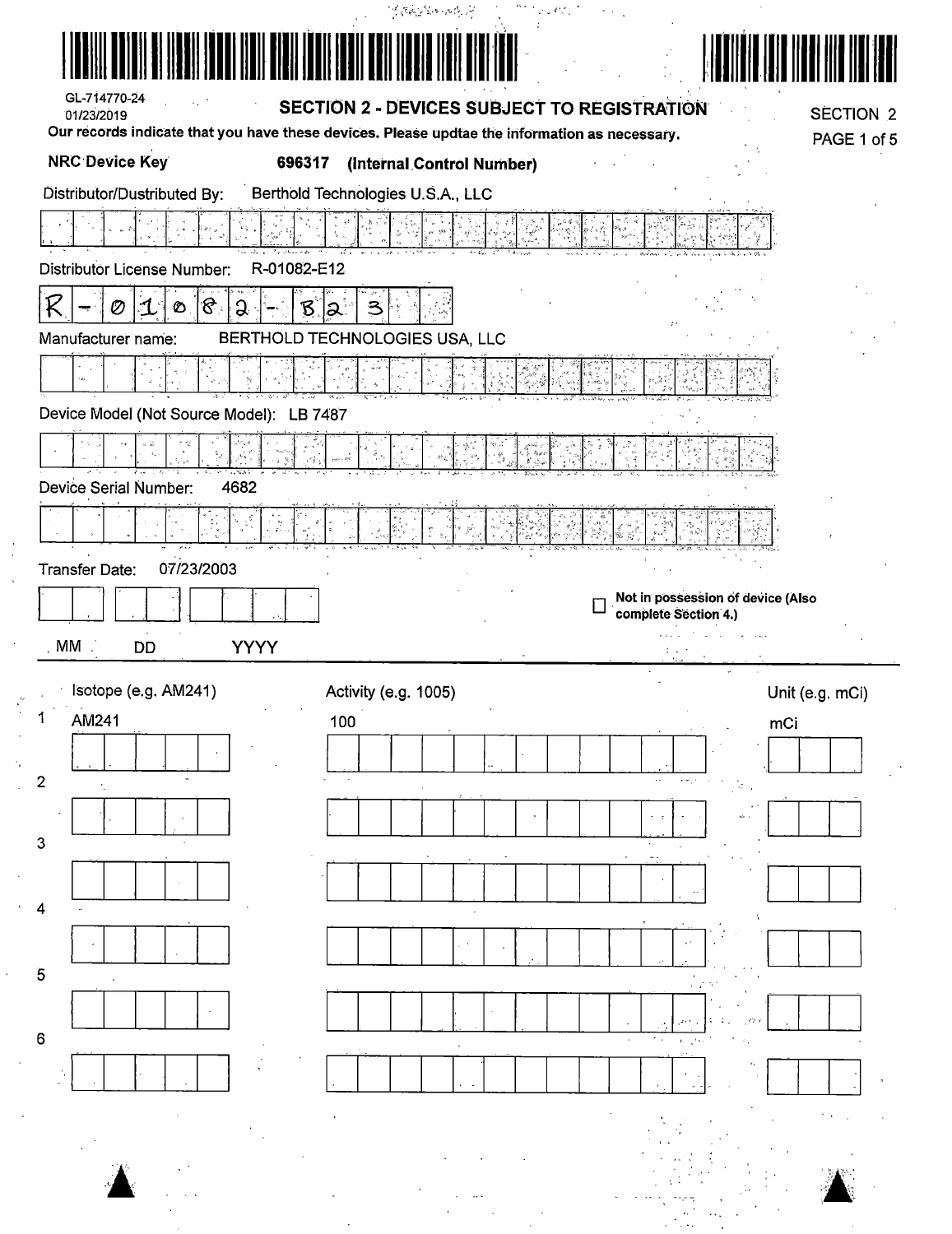| GL-714770-24<br>01/23/2019<br>Our records indicate that you have these devices. Please updtae the information as necessary.                       | <b>SECTION 2 - DEVICES SUBJECT TO REGISTRATION:</b>                                                                                                                                                                                                                                                                                                                                                                                                                                                                                          |                                                           | <b>SECTION 2</b>       |
|---------------------------------------------------------------------------------------------------------------------------------------------------|----------------------------------------------------------------------------------------------------------------------------------------------------------------------------------------------------------------------------------------------------------------------------------------------------------------------------------------------------------------------------------------------------------------------------------------------------------------------------------------------------------------------------------------------|-----------------------------------------------------------|------------------------|
| <b>NRC Device Key</b>                                                                                                                             | 696318<br>(Internal Control Number)                                                                                                                                                                                                                                                                                                                                                                                                                                                                                                          |                                                           | PAGE 2 of 5            |
| Distributor/Dustributed By:                                                                                                                       | Berthold Technologies U.S.A., LLC                                                                                                                                                                                                                                                                                                                                                                                                                                                                                                            |                                                           |                        |
|                                                                                                                                                   |                                                                                                                                                                                                                                                                                                                                                                                                                                                                                                                                              |                                                           |                        |
| Distributor License Number:<br>R-01082-E12                                                                                                        |                                                                                                                                                                                                                                                                                                                                                                                                                                                                                                                                              |                                                           |                        |
| R<br>$\delta$<br>ွာ<br>ÔĎ                                                                                                                         | $\mathcal{B}% _{t}\left( t\right) \equiv\mathcal{A}_{t}\left( t\right) \equiv\mathcal{A}_{t}\left( t\right) \equiv\mathcal{A}_{t}\left( t\right) \equiv\mathcal{A}_{t}\left( t\right) \equiv\mathcal{A}_{t}\left( t\right) \equiv\mathcal{A}_{t}\left( t\right) \equiv\mathcal{A}_{t}\left( t\right) \equiv\mathcal{A}_{t}\left( t\right) \equiv\mathcal{A}_{t}\left( t\right) \equiv\mathcal{A}_{t}\left( t\right) \equiv\mathcal{A}_{t}\left( t\right) \equiv\mathcal{A}_{t}\left( t\right) \equiv\mathcal{A}_{t}\left($<br>ેડ<br>$\Omega$ |                                                           |                        |
| Manufacturer name:                                                                                                                                | BERTHOLD TECHNOLOGIES USA, LLC                                                                                                                                                                                                                                                                                                                                                                                                                                                                                                               |                                                           |                        |
|                                                                                                                                                   |                                                                                                                                                                                                                                                                                                                                                                                                                                                                                                                                              |                                                           |                        |
| Device Model (Not Source Model): LB 7487                                                                                                          |                                                                                                                                                                                                                                                                                                                                                                                                                                                                                                                                              |                                                           |                        |
| $\frac{\partial}{\partial \phi} \frac{\partial}{\partial \phi} = \frac{1}{2} \frac{\partial}{\partial \phi} \frac{\partial}{\partial \phi}$<br>¢. |                                                                                                                                                                                                                                                                                                                                                                                                                                                                                                                                              |                                                           |                        |
| Device Serial Number:<br>4334                                                                                                                     |                                                                                                                                                                                                                                                                                                                                                                                                                                                                                                                                              |                                                           |                        |
|                                                                                                                                                   |                                                                                                                                                                                                                                                                                                                                                                                                                                                                                                                                              |                                                           |                        |
| 07/23/2003<br>Transfer Date:                                                                                                                      |                                                                                                                                                                                                                                                                                                                                                                                                                                                                                                                                              |                                                           |                        |
|                                                                                                                                                   |                                                                                                                                                                                                                                                                                                                                                                                                                                                                                                                                              | Not in possession of device (Also<br>complete Section 4.) |                        |
| MM<br><b>DD</b><br><b>YYYY</b>                                                                                                                    |                                                                                                                                                                                                                                                                                                                                                                                                                                                                                                                                              |                                                           |                        |
|                                                                                                                                                   |                                                                                                                                                                                                                                                                                                                                                                                                                                                                                                                                              |                                                           |                        |
|                                                                                                                                                   |                                                                                                                                                                                                                                                                                                                                                                                                                                                                                                                                              |                                                           |                        |
| Isotope (e.g. AM241)<br>$\mathbf 1$<br>AM241                                                                                                      | Activity (e.g. 1005)<br>100                                                                                                                                                                                                                                                                                                                                                                                                                                                                                                                  |                                                           | Unit (e.g. mCi)<br>mCi |
|                                                                                                                                                   |                                                                                                                                                                                                                                                                                                                                                                                                                                                                                                                                              |                                                           |                        |
| $\mathbf{2}$                                                                                                                                      |                                                                                                                                                                                                                                                                                                                                                                                                                                                                                                                                              |                                                           |                        |
|                                                                                                                                                   |                                                                                                                                                                                                                                                                                                                                                                                                                                                                                                                                              |                                                           |                        |
| 3                                                                                                                                                 |                                                                                                                                                                                                                                                                                                                                                                                                                                                                                                                                              |                                                           |                        |
|                                                                                                                                                   |                                                                                                                                                                                                                                                                                                                                                                                                                                                                                                                                              |                                                           |                        |
| 4                                                                                                                                                 |                                                                                                                                                                                                                                                                                                                                                                                                                                                                                                                                              |                                                           |                        |
|                                                                                                                                                   |                                                                                                                                                                                                                                                                                                                                                                                                                                                                                                                                              |                                                           |                        |
| 5                                                                                                                                                 |                                                                                                                                                                                                                                                                                                                                                                                                                                                                                                                                              |                                                           |                        |
| 6                                                                                                                                                 |                                                                                                                                                                                                                                                                                                                                                                                                                                                                                                                                              |                                                           |                        |
|                                                                                                                                                   |                                                                                                                                                                                                                                                                                                                                                                                                                                                                                                                                              |                                                           |                        |
|                                                                                                                                                   |                                                                                                                                                                                                                                                                                                                                                                                                                                                                                                                                              |                                                           |                        |
|                                                                                                                                                   |                                                                                                                                                                                                                                                                                                                                                                                                                                                                                                                                              |                                                           |                        |

 $\ddot{\phantom{a}}$ 

 $\label{eq:2} \frac{1}{\sqrt{2}}\left(\frac{1}{4}\right)^{1/2}\left(\frac{1}{4}\right)^{1/2}$ 

 $\sim$ 

 $\sim 10^{-1}$ 

 $\hat{\mathcal{A}}$ 

 $\hat{\boldsymbol{\gamma}}$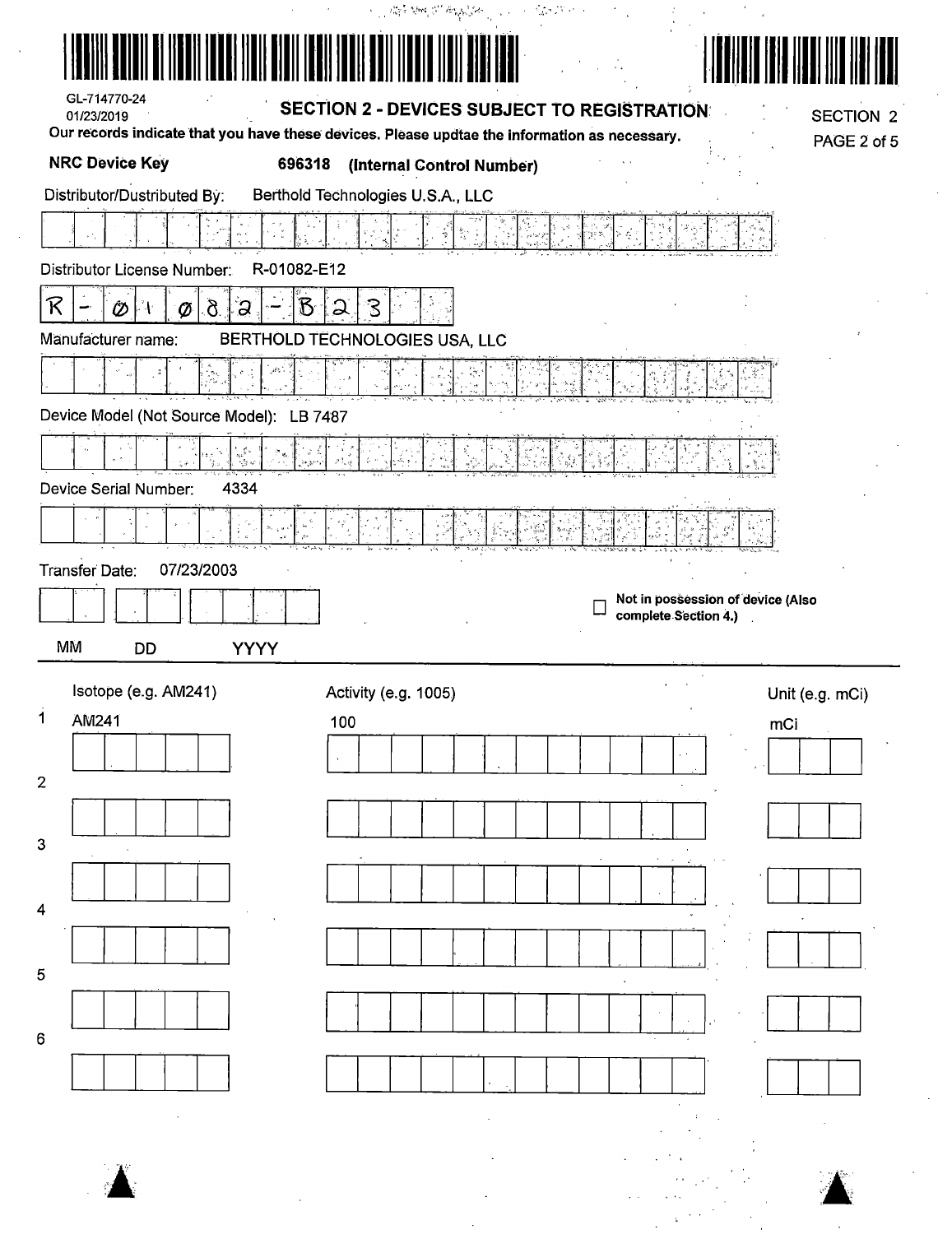

 $\hat{\boldsymbol{\beta}}$ 

|                                        | $\mathcal{C}=\mathcal{C}^{\mathcal{C}}$ , $\mathcal{C}^{\mathcal{C}}$<br>$\Lambda$                                   |                  |
|----------------------------------------|----------------------------------------------------------------------------------------------------------------------|------------------|
|                                        | <u>HARALDA SERIA (1951) LA SERIA CARDINAL EN LA SERIA CARDINA DE LA SERIA CARDINA DE LA SERIA CARDINA DE LA SERI</u> | W                |
| GL-714770-24<br>01/23/2019             | <b>SECTION 2 - DEVICES SUBJECT TO REGISTRATION</b>                                                                   | <b>SECTION 2</b> |
|                                        | Our records indicate that you have these devices. Please updtae the information as necessary.                        | PAGE 3 of 5      |
| <b>NRC Device Key</b>                  | 696319<br>(Internal Control Number)                                                                                  |                  |
| Distributor/Dustributed By:            | Berthold Technologies U.S.A., LLC                                                                                    |                  |
|                                        |                                                                                                                      |                  |
| Distributor License Number:            | R-01082-E12                                                                                                          |                  |
| R<br>8<br>$\mathcal{L}$<br>Ø<br>÷<br>℗ | B<br>З<br>2                                                                                                          |                  |
| Manufacturer name:                     | BERTHOLD TECHNOLOGIES USA, LLC                                                                                       |                  |
|                                        |                                                                                                                      |                  |
| Device Model (Not Source Model):       | LB 7487                                                                                                              |                  |
|                                        |                                                                                                                      |                  |
| $\sqrt{s}$                             | Ņ,                                                                                                                   |                  |
| 4589<br>Device Serial Number:          |                                                                                                                      |                  |
|                                        |                                                                                                                      |                  |
| 07/23/2003<br>Transfer Date:           |                                                                                                                      |                  |
|                                        | Not in possession of device (Also<br>complete Section 4.)                                                            |                  |
| MM<br><b>YYYY</b><br><b>DD</b>         |                                                                                                                      |                  |
|                                        |                                                                                                                      |                  |
| Isotope (e.g. AM241)                   | Activity (e.g. 1005)                                                                                                 | Unit (e.g. mCi)  |
| 1<br>AM241                             | 100                                                                                                                  | mCi              |
|                                        |                                                                                                                      |                  |
| $\overline{2}$                         |                                                                                                                      |                  |
|                                        |                                                                                                                      |                  |
| 3                                      |                                                                                                                      |                  |
|                                        |                                                                                                                      |                  |
| $\boldsymbol{4}$                       |                                                                                                                      |                  |
| 5                                      |                                                                                                                      |                  |
|                                        |                                                                                                                      |                  |



 $\ddot{\phantom{0}}$ 



 $6\overline{6}$ 

 $\bar{\mathcal{A}}$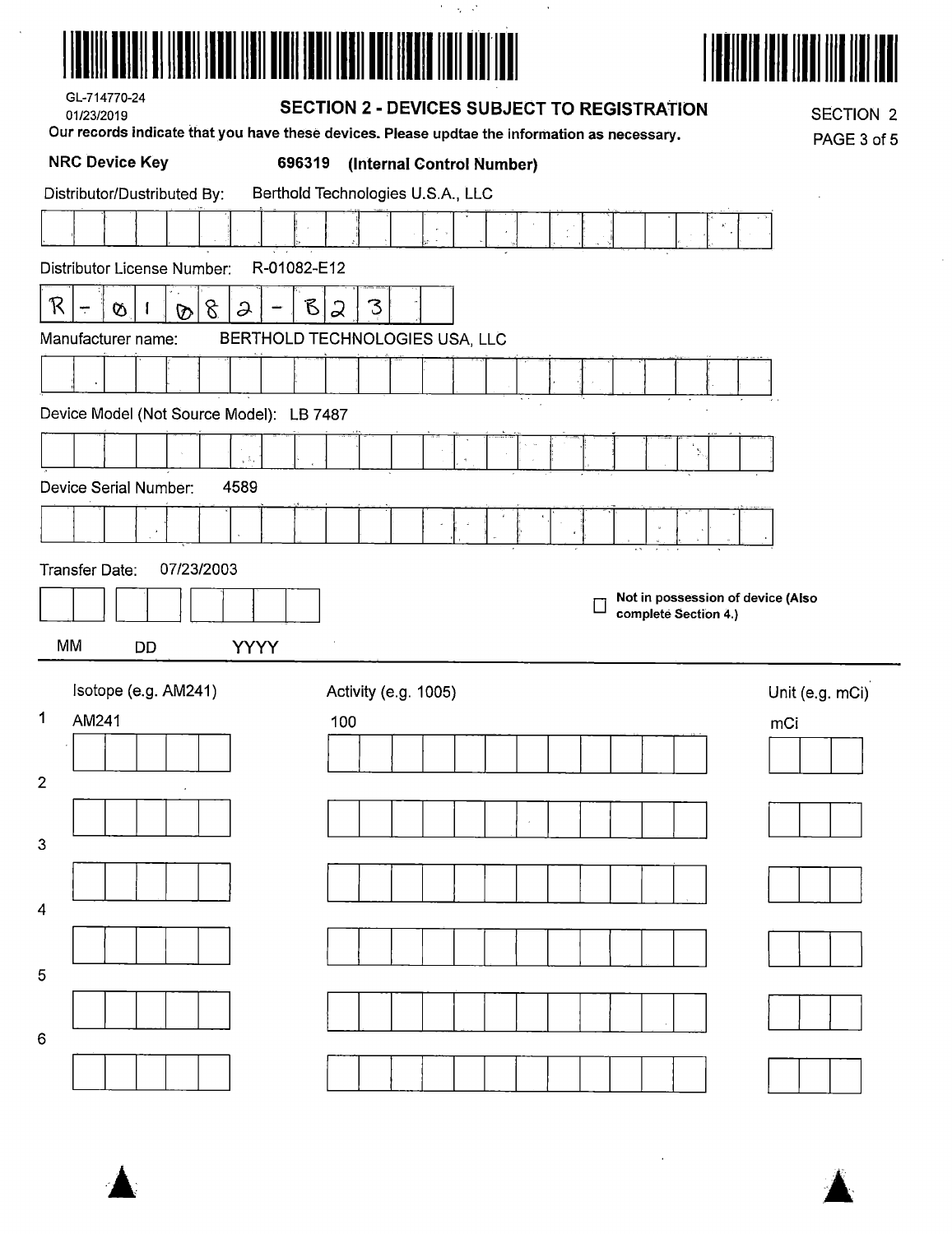|                                                                                               | 病群 硬花 网络产生                                         |                                                           |
|-----------------------------------------------------------------------------------------------|----------------------------------------------------|-----------------------------------------------------------|
| <u>III ITTI OLI IITTI EITYM</u>                                                               |                                                    |                                                           |
| GL-714770-24<br>01/23/2019                                                                    | <b>SECTION 2 - DEVICES SUBJECT TO REGISTRATION</b> | <b>SECTION 2</b>                                          |
| Our records indicate that you have these devices. Please updtae the information as necessary. |                                                    | PAGE 4 of 5                                               |
| <b>NRC Device Key</b>                                                                         | 698715 (Internal Control Number)                   |                                                           |
| Distributor/Dustributed By:                                                                   | Berthold Technologies U.S.A., LLC                  |                                                           |
| ŗ.                                                                                            |                                                    |                                                           |
| R-01082-E12<br>Distributor License Number:                                                    |                                                    |                                                           |
| $\mathcal{B}$<br>$\delta$<br>R<br>⊘<br>Ø<br>a                                                 | ୍ଠ :<br>$\Im$                                      |                                                           |
| Manufacturer name:                                                                            | BERTHOLD TECHNOLOGIES USA, LLC                     |                                                           |
|                                                                                               |                                                    |                                                           |
| Device Model (Not Source Model): LB 7487                                                      |                                                    |                                                           |
|                                                                                               |                                                    |                                                           |
| Device Serial Number:<br>4409                                                                 |                                                    |                                                           |
|                                                                                               |                                                    |                                                           |
| Transfer Date:<br>07/23/2003                                                                  |                                                    |                                                           |
|                                                                                               |                                                    | Not in possession of device (Also<br>complete Section 4.) |
|                                                                                               |                                                    |                                                           |
| <b>YYYY</b><br>MM<br>DD                                                                       |                                                    |                                                           |
|                                                                                               |                                                    |                                                           |
| Isotope (e.g. AM241)<br>1<br>AM241                                                            | Activity (e.g. 1005)<br>100                        | Unit (e.g. mCi)                                           |
|                                                                                               |                                                    | $\sim$ mCi                                                |
| $2^+$                                                                                         |                                                    |                                                           |
|                                                                                               |                                                    |                                                           |
| 3                                                                                             |                                                    |                                                           |
| 4                                                                                             |                                                    |                                                           |
|                                                                                               |                                                    |                                                           |
| 5                                                                                             |                                                    |                                                           |
|                                                                                               |                                                    |                                                           |
| $\,6\,$                                                                                       |                                                    | $\cdots$                                                  |
|                                                                                               |                                                    |                                                           |
|                                                                                               |                                                    |                                                           |
|                                                                                               |                                                    |                                                           |
|                                                                                               |                                                    |                                                           |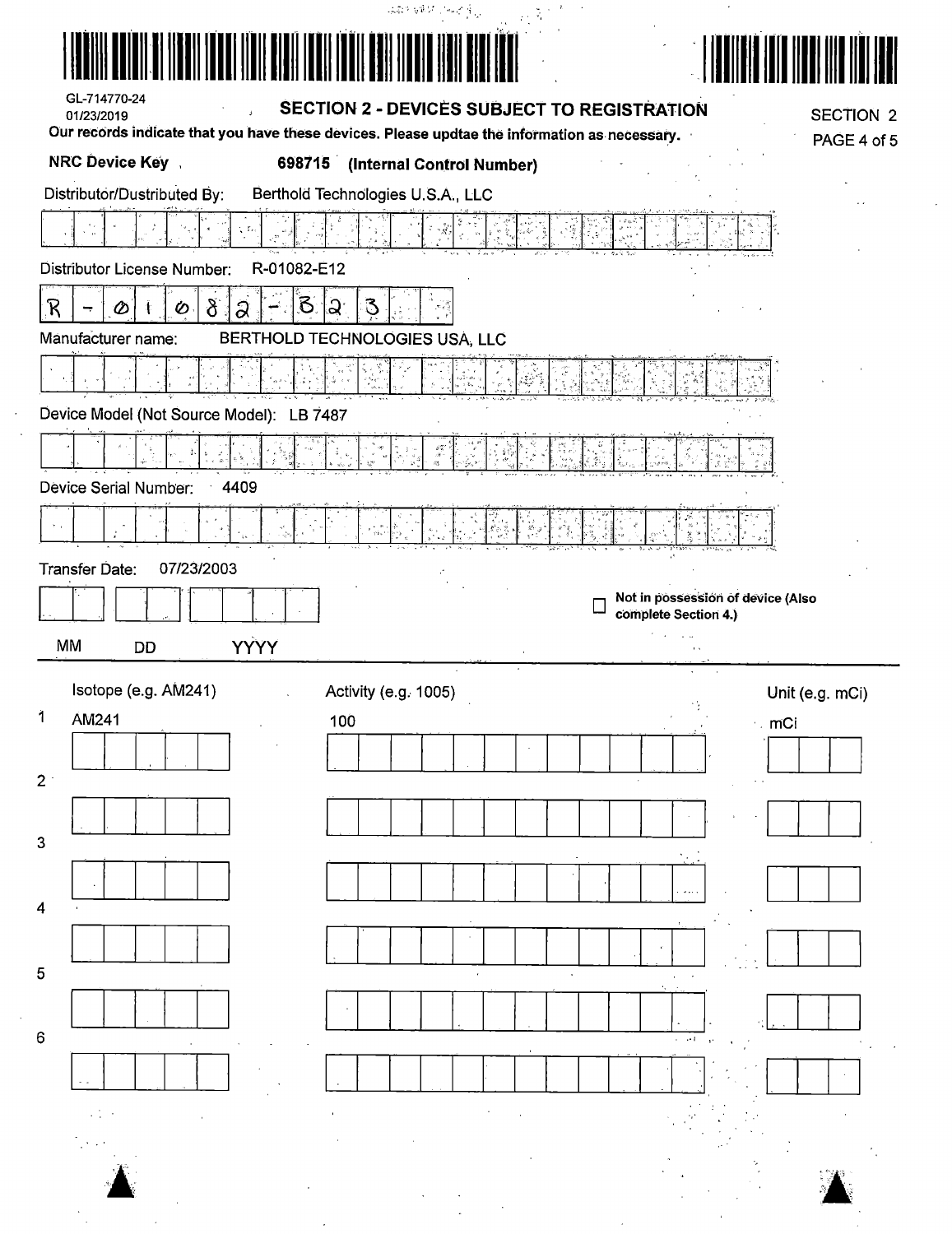| Distributor License Number:<br>${\mathcal R}$<br>ွာ<br>ႜၜ<br>Ø<br>Ø | R-01082-E12                    |                                                           |
|---------------------------------------------------------------------|--------------------------------|-----------------------------------------------------------|
|                                                                     |                                |                                                           |
|                                                                     | $\mathcal{Z}$<br>ධ             |                                                           |
| Manufacturer name:                                                  | BERTHOLD TECHNOLOGIES USA, LLC |                                                           |
|                                                                     |                                |                                                           |
| Device Model (Not Source Model): LB 7487                            |                                |                                                           |
|                                                                     |                                |                                                           |
| Device Serial Number:<br>4681                                       |                                |                                                           |
| ξ<br>大学                                                             |                                |                                                           |
| 07/23/2003<br>Transfer Date:                                        |                                |                                                           |
|                                                                     |                                | Not in possession of device (Also<br>completé Section 4.) |
| MM<br><b>DD</b><br><b>YYYY</b>                                      |                                |                                                           |
| Isotope (e.g. AM241)                                                | Activity (e.g. 1005)           | · Unit (e.g. mCi)                                         |
| AM241                                                               | 100                            | mCi<br>$\bar{\Omega}$ .                                   |
|                                                                     |                                |                                                           |
|                                                                     |                                |                                                           |
|                                                                     |                                |                                                           |
|                                                                     |                                |                                                           |
|                                                                     |                                |                                                           |
|                                                                     |                                |                                                           |
|                                                                     |                                |                                                           |
|                                                                     |                                |                                                           |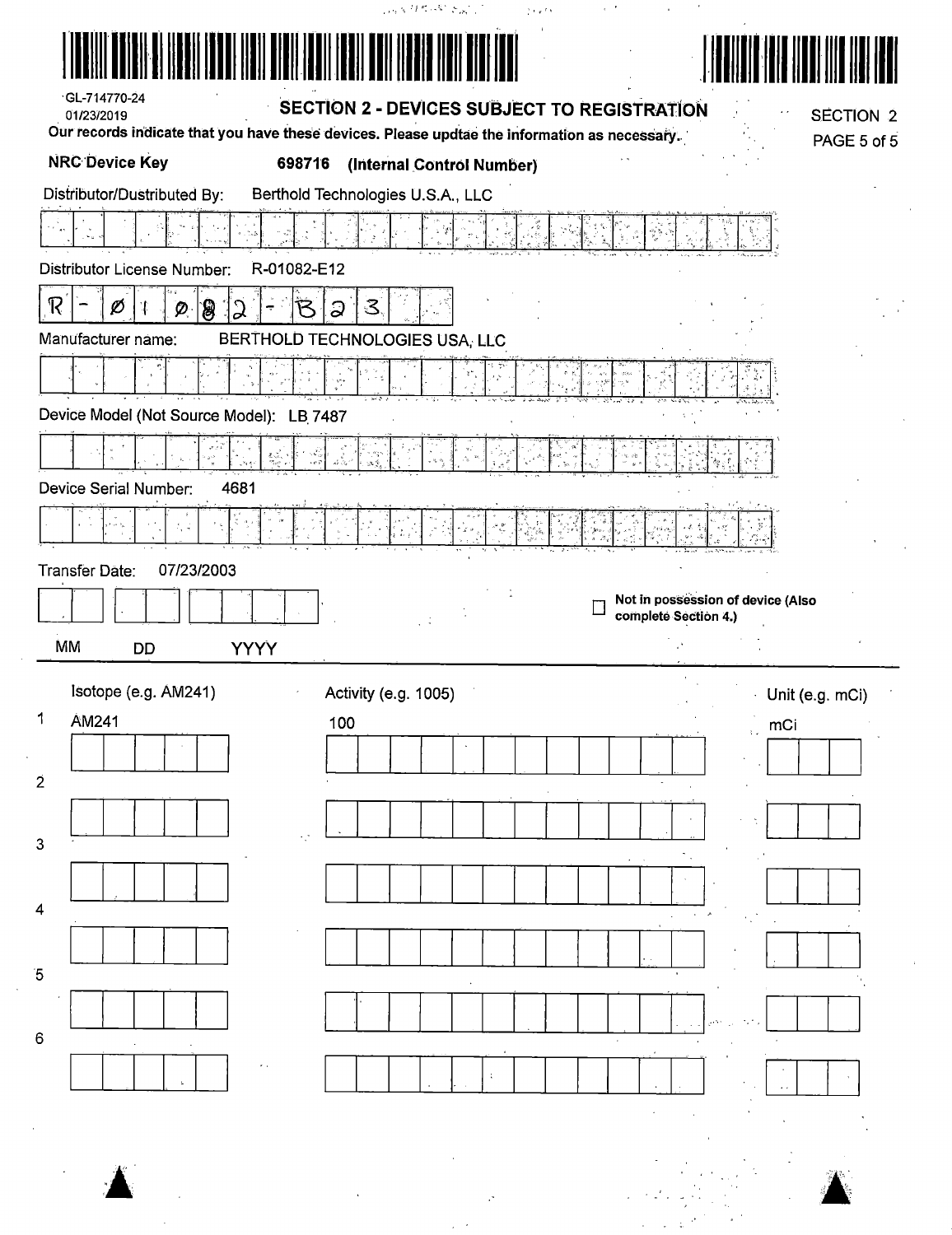|--|

# 

 $\frac{\partial}{\partial \alpha}$ 

 $\sim$ 

GL-714770-24<br>01/23/2019

 $\bar{a}$ 

SECTION 3 - ADDITIONAL DEVICES SUBJECT TO REGISTRATION

graphical system

**SECTION 3** 

|     |                                                                    |                      |  |   | <b>SECTION 3 - ADDITIONAL DEVICES SUBJECT TO REGISTRATION</b>                                                                   |                                              |  |           |                                                             |  |                   |              |                     |  | PAGE 1 of 1 |                         |                 |
|-----|--------------------------------------------------------------------|----------------------|--|---|---------------------------------------------------------------------------------------------------------------------------------|----------------------------------------------|--|-----------|-------------------------------------------------------------|--|-------------------|--------------|---------------------|--|-------------|-------------------------|-----------------|
|     |                                                                    |                      |  |   | Provide information about other devices you have that are subject to registration. Do not report specifically licensed devices. |                                              |  |           |                                                             |  |                   |              |                     |  |             |                         |                 |
|     | Manufacturer Name                                                  |                      |  |   |                                                                                                                                 |                                              |  |           |                                                             |  |                   |              |                     |  |             |                         |                 |
|     |                                                                    |                      |  |   |                                                                                                                                 |                                              |  | $\bullet$ |                                                             |  |                   |              |                     |  |             |                         |                 |
|     | <b>Initial Transferor Name</b>                                     |                      |  |   |                                                                                                                                 |                                              |  |           |                                                             |  |                   |              |                     |  |             |                         |                 |
|     |                                                                    |                      |  |   |                                                                                                                                 |                                              |  |           |                                                             |  |                   |              |                     |  |             |                         |                 |
|     |                                                                    |                      |  |   |                                                                                                                                 |                                              |  |           |                                                             |  |                   |              |                     |  |             |                         |                 |
|     |                                                                    |                      |  |   | Initial Transferor License Number (if known)                                                                                    |                                              |  |           |                                                             |  |                   |              |                     |  |             |                         |                 |
|     |                                                                    |                      |  |   |                                                                                                                                 |                                              |  |           |                                                             |  |                   |              |                     |  |             |                         |                 |
|     |                                                                    |                      |  |   | Device Model Number (Not Source Model)                                                                                          |                                              |  |           |                                                             |  |                   |              |                     |  |             | $\mathcal{E}_{\bullet}$ |                 |
|     |                                                                    |                      |  |   |                                                                                                                                 |                                              |  |           |                                                             |  |                   |              |                     |  |             |                         |                 |
|     | <b>Device Serial Number</b>                                        |                      |  |   |                                                                                                                                 |                                              |  |           |                                                             |  |                   |              |                     |  |             |                         |                 |
|     |                                                                    |                      |  |   |                                                                                                                                 |                                              |  |           |                                                             |  |                   |              |                     |  |             |                         |                 |
|     |                                                                    |                      |  |   |                                                                                                                                 |                                              |  |           |                                                             |  |                   |              |                     |  |             |                         |                 |
|     | How acquired and date (e.g.,<br>from a distributor/manufacturer, O |                      |  | O |                                                                                                                                 | Manufacturer/Initial Transferor listed above |  |           |                                                             |  |                   |              |                     |  |             |                         |                 |
|     | other licensee, other source)?                                     |                      |  |   |                                                                                                                                 | Other General Licensee                       |  |           |                                                             |  | Date Transferred: |              |                     |  |             |                         |                 |
|     |                                                                    |                      |  |   | O Other Sources                                                                                                                 |                                              |  |           |                                                             |  |                   | MM.          | <b>DD</b>           |  | <b>YYYY</b> |                         |                 |
|     |                                                                    | Isotope (e.g. AM241) |  |   |                                                                                                                                 |                                              |  |           | Activity (e.g. 100)                                         |  |                   |              |                     |  |             |                         | Unit (e.g. mCi) |
| 1.  |                                                                    |                      |  |   |                                                                                                                                 |                                              |  |           |                                                             |  |                   |              |                     |  |             |                         |                 |
| 2.  |                                                                    |                      |  |   |                                                                                                                                 |                                              |  |           |                                                             |  |                   |              |                     |  |             |                         |                 |
|     |                                                                    |                      |  |   |                                                                                                                                 |                                              |  |           |                                                             |  |                   |              |                     |  |             |                         |                 |
| 3.  |                                                                    |                      |  |   |                                                                                                                                 |                                              |  |           |                                                             |  |                   |              |                     |  |             |                         |                 |
| 4.  |                                                                    |                      |  |   |                                                                                                                                 |                                              |  |           |                                                             |  |                   |              |                     |  |             |                         |                 |
|     |                                                                    |                      |  |   |                                                                                                                                 |                                              |  |           |                                                             |  |                   |              |                     |  |             |                         |                 |
| 5,  |                                                                    |                      |  |   |                                                                                                                                 |                                              |  |           |                                                             |  |                   |              |                     |  |             |                         |                 |
| 6.  |                                                                    |                      |  |   |                                                                                                                                 |                                              |  |           |                                                             |  |                   |              |                     |  |             |                         |                 |
|     |                                                                    |                      |  |   |                                                                                                                                 |                                              |  |           |                                                             |  |                   |              |                     |  |             |                         |                 |
| 7.  |                                                                    |                      |  |   | $\sim$                                                                                                                          |                                              |  |           |                                                             |  |                   |              |                     |  |             |                         |                 |
| 8.  |                                                                    |                      |  |   |                                                                                                                                 |                                              |  |           |                                                             |  |                   | $\mathbf{1}$ |                     |  |             |                         |                 |
|     |                                                                    |                      |  |   |                                                                                                                                 |                                              |  |           |                                                             |  |                   |              |                     |  |             |                         |                 |
| 9.  |                                                                    |                      |  |   |                                                                                                                                 |                                              |  |           |                                                             |  |                   |              |                     |  |             |                         |                 |
| 10. |                                                                    |                      |  |   |                                                                                                                                 |                                              |  |           |                                                             |  |                   |              |                     |  |             |                         |                 |
|     |                                                                    |                      |  |   |                                                                                                                                 |                                              |  |           | $\mathcal{A}=\mathcal{A}$ , where $\mathcal{A}=\mathcal{A}$ |  |                   |              |                     |  |             |                         |                 |
|     |                                                                    |                      |  |   |                                                                                                                                 |                                              |  |           |                                                             |  |                   |              | $\sigma_{\rm{max}}$ |  |             |                         |                 |
|     |                                                                    |                      |  |   |                                                                                                                                 |                                              |  |           |                                                             |  |                   |              |                     |  |             |                         |                 |
|     |                                                                    |                      |  |   |                                                                                                                                 |                                              |  |           | 大型                                                          |  |                   |              |                     |  |             |                         |                 |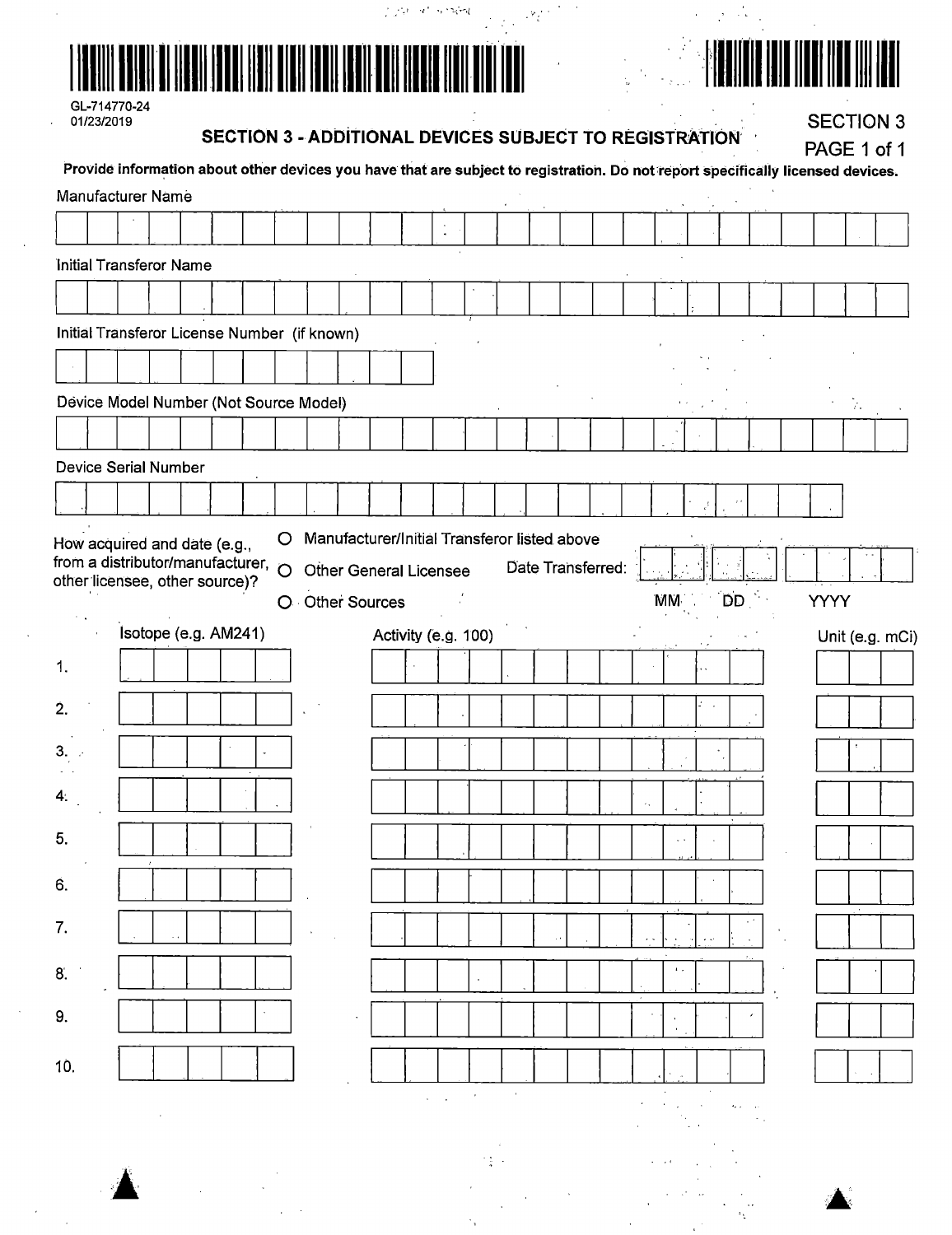| GL-714770-24<br><b>SECTION 4</b>                                                                                                                                                                                                                                                                                                                 |
|--------------------------------------------------------------------------------------------------------------------------------------------------------------------------------------------------------------------------------------------------------------------------------------------------------------------------------------------------|
| SECTION 4 - NOT IN POSSESSION OF DEVICE<br>01/23/2019<br>PAGE 1 of 1<br>Provide information about devices listed in Section 2 or 6, but no longer in your possession.                                                                                                                                                                            |
| Part 1                                                                                                                                                                                                                                                                                                                                           |
| Transfer Date:<br>NRC Device Key:<br>(from Section 2 or 6)                                                                                                                                                                                                                                                                                       |
| <b>MM</b><br>DD<br>YYYY<br>Location of the Device:                                                                                                                                                                                                                                                                                               |
| O Whereabouts Unknown (Complete Part 1 only)<br>$\circ$<br>Transferred to another general licensee (Complete Parts 2 and 3)<br>$\circ$<br>Never Possessed the Device (Complete Part 1 only)<br>Transferred to a Specific Licensee (Not the manufacturer)<br>O<br>(Complete Part 2)<br>$\circ$<br>Returned to Manufacturer (Complete Part 1 only) |
| Part 2<br>License Number of Recipient (if transferred to a specific licensee):                                                                                                                                                                                                                                                                   |
|                                                                                                                                                                                                                                                                                                                                                  |
| Company Name:                                                                                                                                                                                                                                                                                                                                    |
|                                                                                                                                                                                                                                                                                                                                                  |
| Department:                                                                                                                                                                                                                                                                                                                                      |
|                                                                                                                                                                                                                                                                                                                                                  |
| Address Line 1:                                                                                                                                                                                                                                                                                                                                  |
|                                                                                                                                                                                                                                                                                                                                                  |
| Address Line 2:                                                                                                                                                                                                                                                                                                                                  |
|                                                                                                                                                                                                                                                                                                                                                  |
| City:<br>あいまい かい                                                                                                                                                                                                                                                                                                                                 |
| State:<br>Zip Code:<br>$\mathcal{E}_\mathrm{c}$                                                                                                                                                                                                                                                                                                  |
|                                                                                                                                                                                                                                                                                                                                                  |
| Part 3<br>Enter the name of the individual responsibe for this device:<br>Last name:                                                                                                                                                                                                                                                             |
|                                                                                                                                                                                                                                                                                                                                                  |
| cars.<br>First name:<br>Middle Initial:                                                                                                                                                                                                                                                                                                          |
|                                                                                                                                                                                                                                                                                                                                                  |
| <b>Business Telephone</b><br>Extension:<br>Number:                                                                                                                                                                                                                                                                                               |
| Title:                                                                                                                                                                                                                                                                                                                                           |
|                                                                                                                                                                                                                                                                                                                                                  |
|                                                                                                                                                                                                                                                                                                                                                  |
|                                                                                                                                                                                                                                                                                                                                                  |

 $\sim 10^{-1}$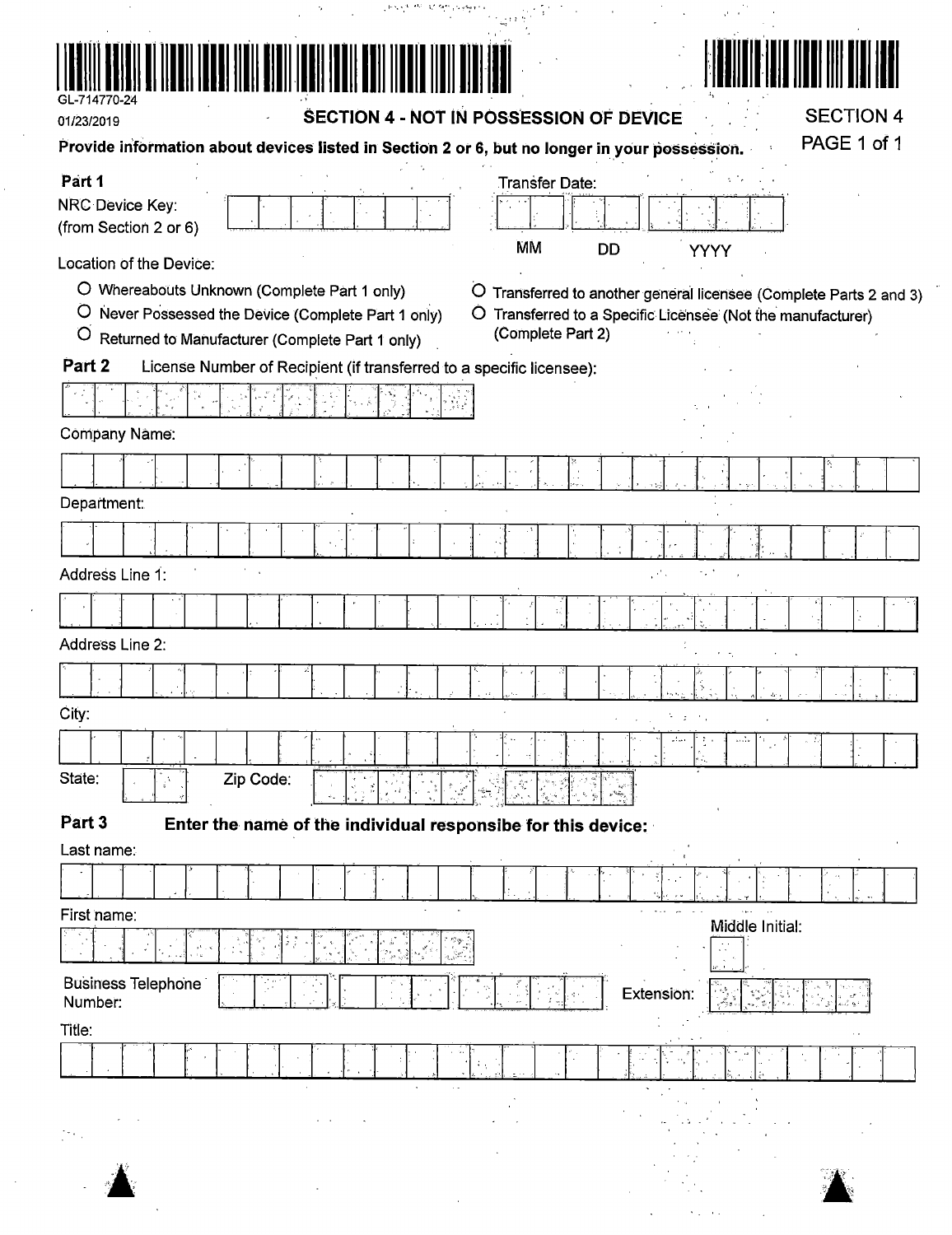

GL-714770-24 01/23/2019

### **SECTION 5** - **CERTIFICATION**



.111111111111111111111111111111

I hereby certify that:·

 $\blacktriangle$  . **.a** 

- A. All information contained in this registration is true and complete to the best of my knowledge and belief.
- B. A physical inventory of the devices subject to registration has been completed, and the device information on this form has been checked against the device labeling.
- C. I am aware of the requirements of the general license, provided in 10 CFR 31.5. (Copied of applicable regulations may be viewed at the NRC website at:
	- http://www.nrc.gov/reading-rm/doc-collections/cfr)

**SIGNATURE** - **RESPONSIBLE INDIVIDUAL (Listed in Section 1)** · **DATE** 

**WARNING:** FALSE STATEMENTS MAY BE SUBJECT TO CIVILAND/OR CRIMINAL PENALTIES. NRC REGULATl'ONS REQUIRE THAT SUBMISSIONS TO THE NRC BE COMPLETE AND ACCURATE IN ALL MATERIAL ASPECTS. 10 U.S.C SECTION 1001 MAKES IT A CRIMINAL OFFENSE TO MAKE A WILLFULLY WRONG STATEMENT OR REPRESENTATION TO ANY DEPARTMENT OR AGENCY OF THE UNITED STATES AS TO ANY MATTER IN ITS JURISDICTION.